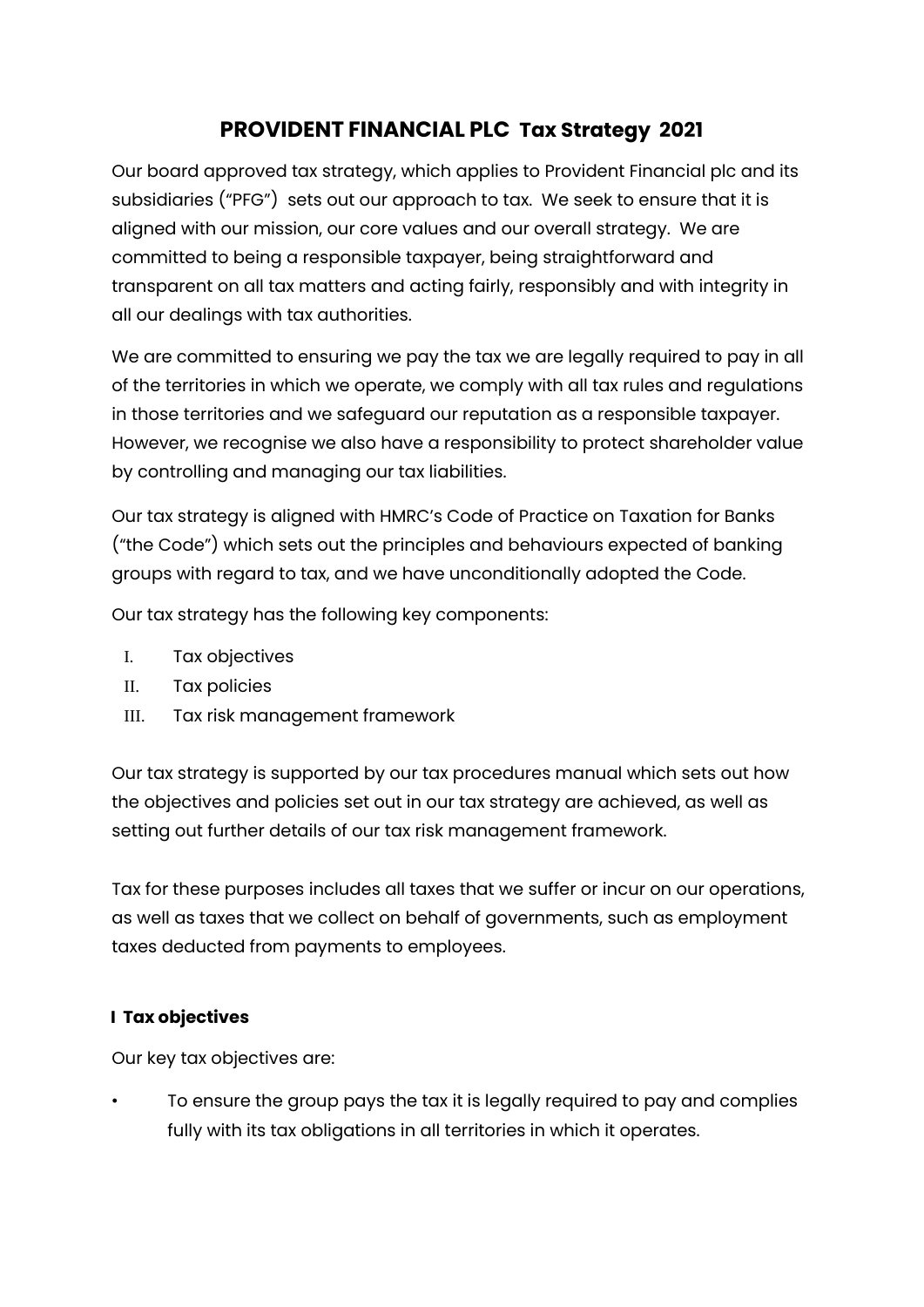- In a manner commensurate with the group's appetite for risk, to minimise the group's corporate income tax liability, as well as other irrecoverable taxes it incurs.
- To safeguard the group's reputation as a responsible tax payer.
- Taking a zero-tolerance approach to tax evasion and the facilitation of tax evasion.

#### **II Tax policies**

Our key tax objectives are achieved through a series of tax policies which set out a number of principles, as follows:

#### • **Calculation and payment of taxes, tax returns and other tax obligations**

- (a) All taxes should be correctly calculated in accordance with the law, or where applicable, estimated based on latest forecasts, and paid when due.
- (b) Statutory tax returns for all taxes should be filed correctly, contain accurate information and be filed on a timely basis.
- (c) All other tax obligations in the territories in which the group operates should be fully complied with.

## • **Managing and controlling tax liabilities**

- (a) Ordinary commercial transactions should be structured, with clear and unambiguous legislative support, so that tax liabilities are controlled and minimised.
- (b) Artificial structures designed to save tax but with no commercial or economic substance or which give a result which is inconsistent with the underlying economic position will not be considered unless there is specific legislation designed to give that result and this is not contrary to the intentions of Parliament. Where there is any doubt on this, an approach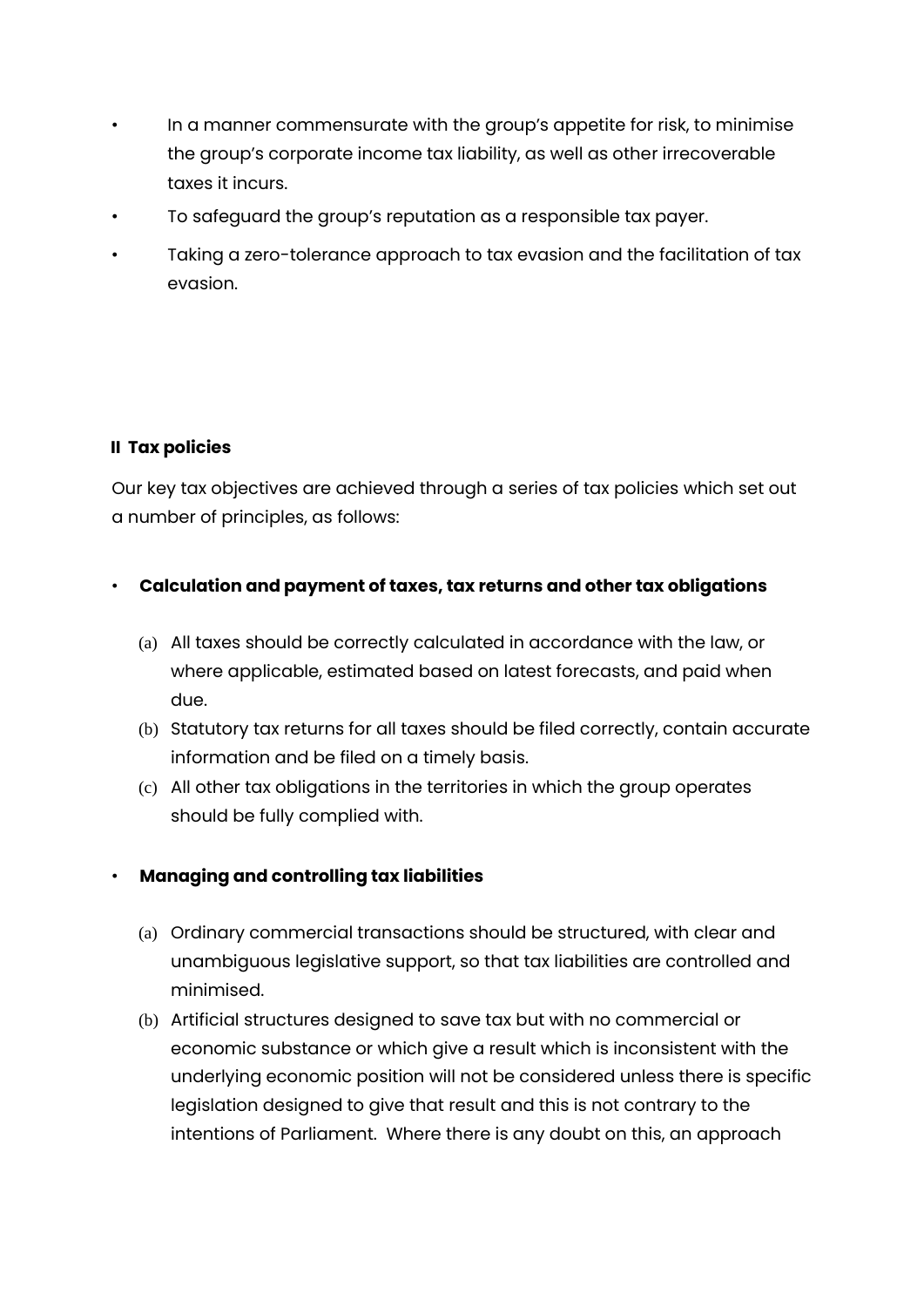should be made to HMRC to confirm the position prior to the transaction being undertaken.

- (c) Tax structuring should not disrupt the business or be in conflict with operational goals.
- (d) Tax structuring that might reasonably be expected to have a negative impact on the group's reputation will not be considered.
- (e) Any tax structuring which could generate material tax savings or create material tax risks requires board approval, as well as full tax, legal and accounting sign off.

#### • **Dealing with tax authorities**

- (a) All tax authorities should be dealt with in an open, honest and pro-active manner.
- (b) HMRC should be informed of key issues affecting the group through meetings and dialogue at regular intervals.
- (c) Advance tax clearance of key transactions should be obtained where tax treatment is uncertain and a tax clearance procedure is available.
- (d) The group aims to discuss contentious issues with the relevant tax authorities as early as possible.
- (e) Details of key transactions and contentious issues should be fully disclosed in the relevant tax return.
- (f) Prior to submission of tax returns, details of key business changes and changes since the last tax return should be highlighted to HMRC.
- (g) Enquiries raised by tax authorities will be dealt with on a timely basis, answered in an open way with a full response to the enquiry.
- (h) Any errors or mistakes in tax returns will be fully disclosed and notified to the relevant tax authority as soon as practicable.

## • **Mitigating and controlling tax risk**

The group has a low appetite for tax risk. The group has established procedures to prevent and control tax risks by: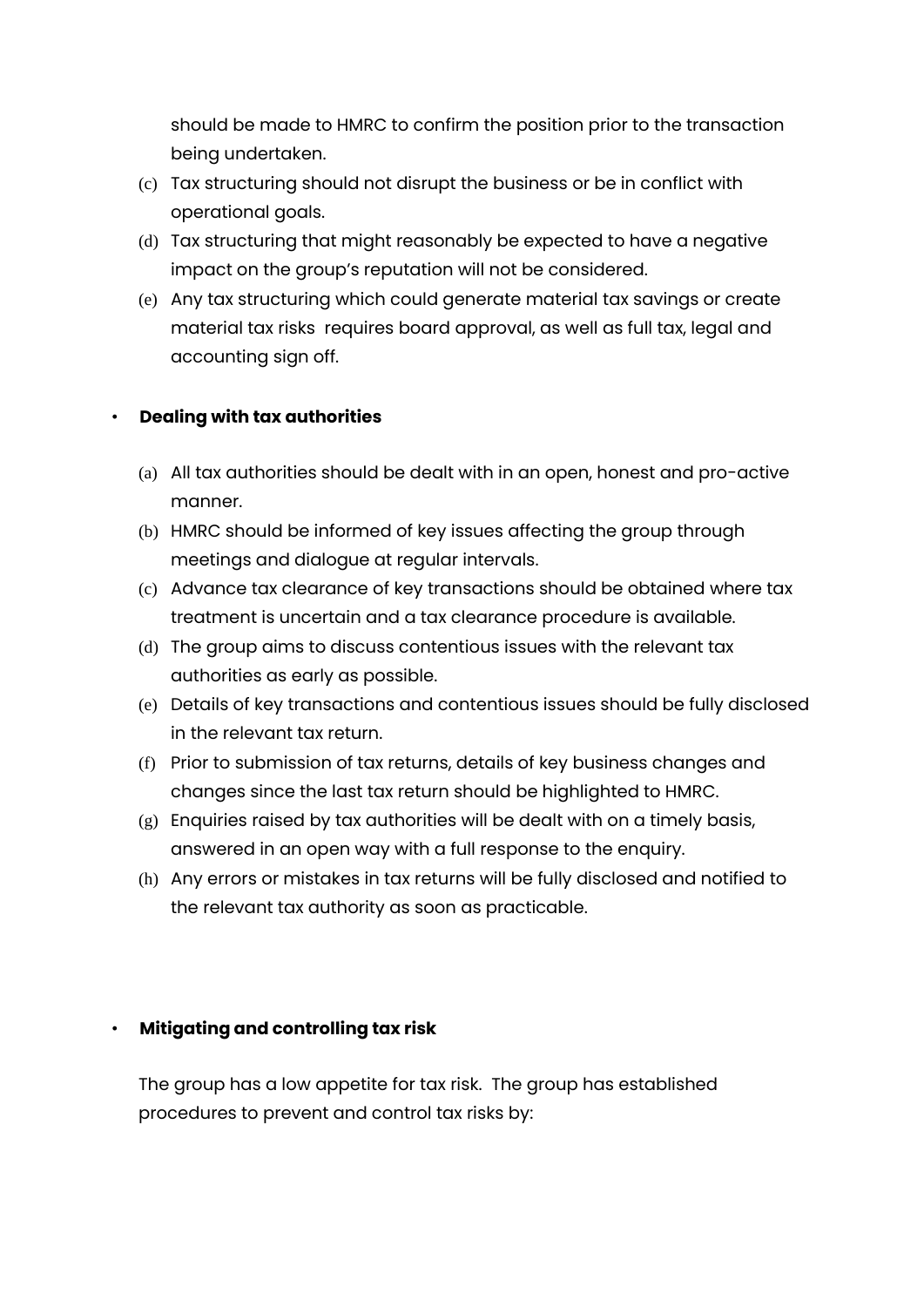- (a) Developing robust systems, processes and internal controls to ensure the correctness and completeness of data which needs to be captured and treated correctly in the various tax reporting and payment of taxes that the group is required to make. Such systems, processes and internal controls are documented and subject to regular review, including annual review of different aspects by the internal audit function.
- (b) Setting out:
	- Principles for the involvement of the in-house group tax function in transactions, business developments and day to day business operations.
	- The allocation of responsibilities between group tax and the business units;
	- Principles for the involvement of external advisers, including a requirement to obtain external advice where the impact on the group is material or where the in-house group tax function does not have the necessary expertise.
	- Group tax organisation, responsibilities and reporting lines.

These are embedded into PFG corporate policies and the documented systems, processes and internal controls underpinning the reporting and payment of taxes, and ensure that tax implications are fully considered on corporate transactions and business developments.

(c) Developing policies and procedures which support the management, mitigation and control of key tax risks.

## • **Prevention of tax evasion and the facilitation of tax evasion**

(a) The group does not tolerate any of its associates (employees, agents or suppliers) undertaking tax evasion themselves or taking action to facilitate tax evasion by another person whilst acting in that capacity. These principles are embedded into policies and reasonable preventative procedures which are reviewed, enhanced and monitored on an ongoing basis.

#### **III Tax risk management framework**